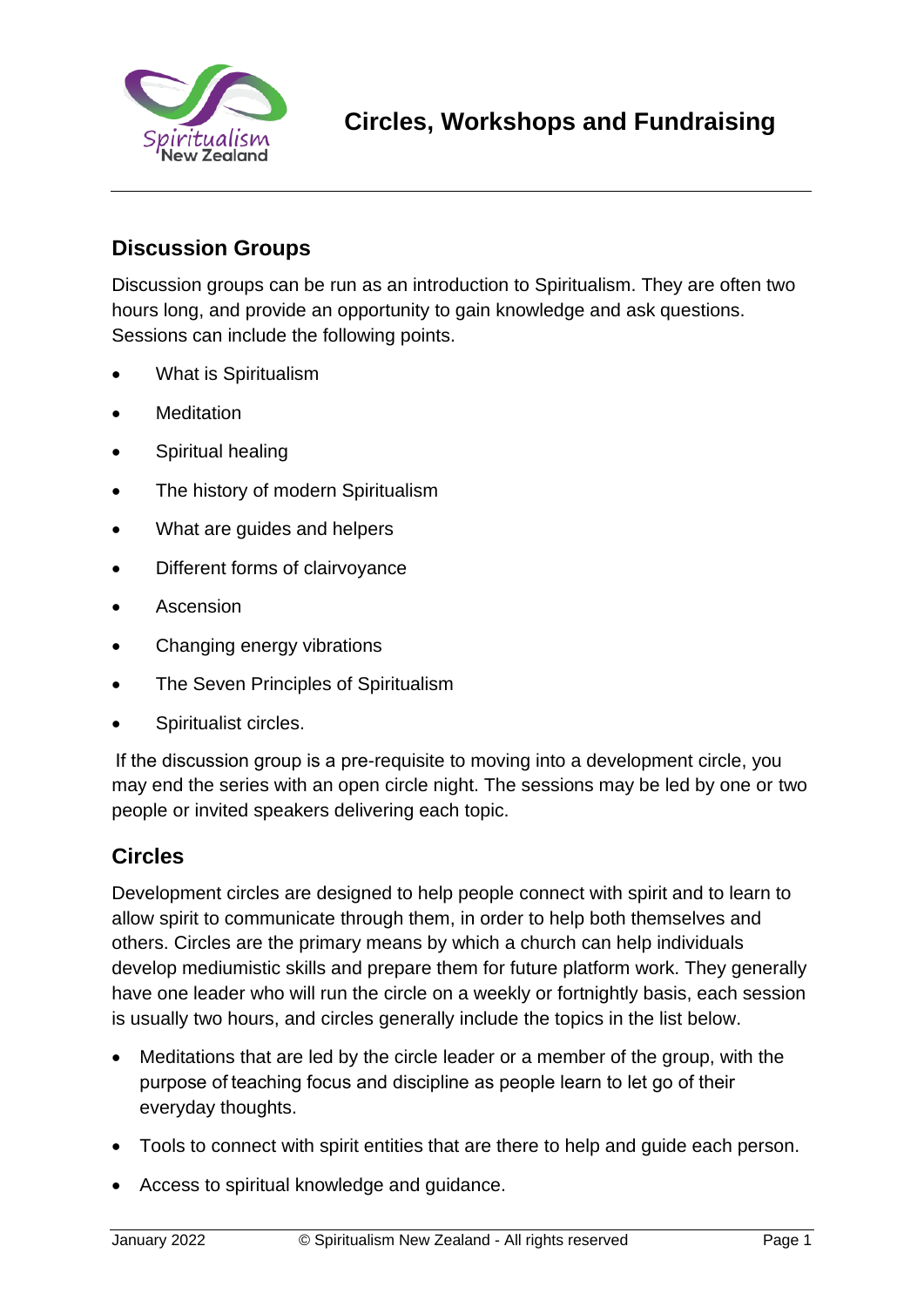

- Ability to say prayers.
- Exercises to help strengthen the connection with the spirit entities that are working with each person. These exercises will lead to each person being able to channel, or communicate more deeply, with their spirit entity or guide. (Some people go on to be able to step aside and allow the guide to speak through them without interruption).
- Exercises to allow the group members to bring through messages from spirit for other people. As they learn to do this, they will also learn to identify who the message is coming from and be able to describe that person. In Spiritualism this is known as providing evidence or proof of the person who is communicating from the spirit realm. This thereby proves the continuation of the soul after death.
- Opportunity for each member of the group to develop in their own way and at their own pace. Circles promote each member's personal journey, with no comparisons between members being made.
- Allowance for members to develop their public speaking skills.

#### **Meditation Groups**

Meditation groups are for those who wish to experience the benefits of bringing some stillness into their lives. Meditation can:

- help to relieve stress and anxiety
- improve physical health
- help to reduce pain and fatigue
- increase energy levels
- promote spiritual growth
- improve concentration.

Meditations have a leader/facilitator. They may be spoken or accessed from appropriate online sources. It can be helpful to have a focus such as a candle or a plant, with music playing. Meditation lengths can vary thereby allowing participants to develop their ability to remain disciplined and focused within the meditation.  A meditation can also be based around a question or topic.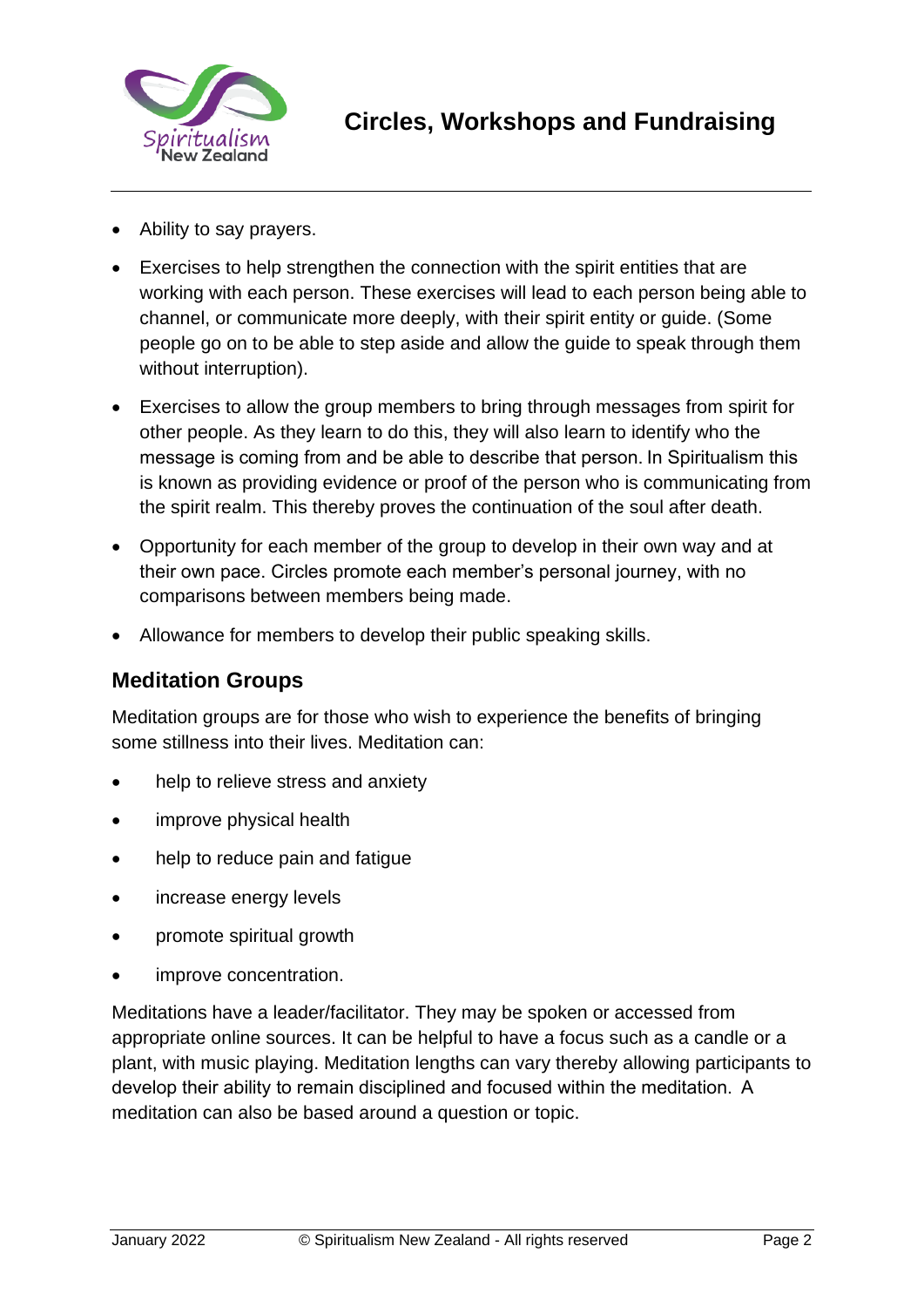

At the end of the meditation, each person is encouraged to talk about what they felt, heard, saw or experienced. Each will gain their knowledge in a different way and it is important to emphasise that each person's experience is perfect for them. Some people see very clear pictures while others never see anything, but each will gain benefits.

While the purpose of meditating is to switch the mind off and work from the heart, it is important to make those attending understand that everyday thoughts will still intrude, and these should be acknowledged and then let go, and the focus brought back to the meditation. While the mind is not involved in the meditation, it is important to allow the imagination to be involved as this is the part of you that allows the knowledge to be brought through in whatever form is appropriate.  

# **Workshops**

Workshops are a valuable tool to spread knowledge about spiritual subjects. In addition, workshops can raise funds for your organisation. Length can vary from hours to a full day, weekend, or evening. When planning your workshop, there are useful steps and formats to use.

- 1. Choose your topic then consider the appropriate format: presentation/lecturestyle, interactive, allowing questions that lead onto other topics, and the inclusion of exercises and meditations. Decide if your workshop is a one-off or a series of sessions.
- 2. Your venue may be online (e.g., zoom, skype), or a physical venue. Handouts and resources are important to consider, as are refreshments.
- 3. The workshop advertising needs to include an explanation of your topic, the presenter's background, and of course venue, dates, times, and booking details.
- 4. If you are using flyers, they can be placed on your organisation's notice board, or the noticeboards of local community centres, libraries, shops. If you convert your flyer to jpeg form, you can place it on suitable facebook pages. There are some national sites that are worth considering:
	- a. Lightworkers of New Zealand
	- b. Mind Body Spirit Workshops
	- c. NZ Psychic and Spiritual Free Listings
	- d. Spiritual Events and Retreats